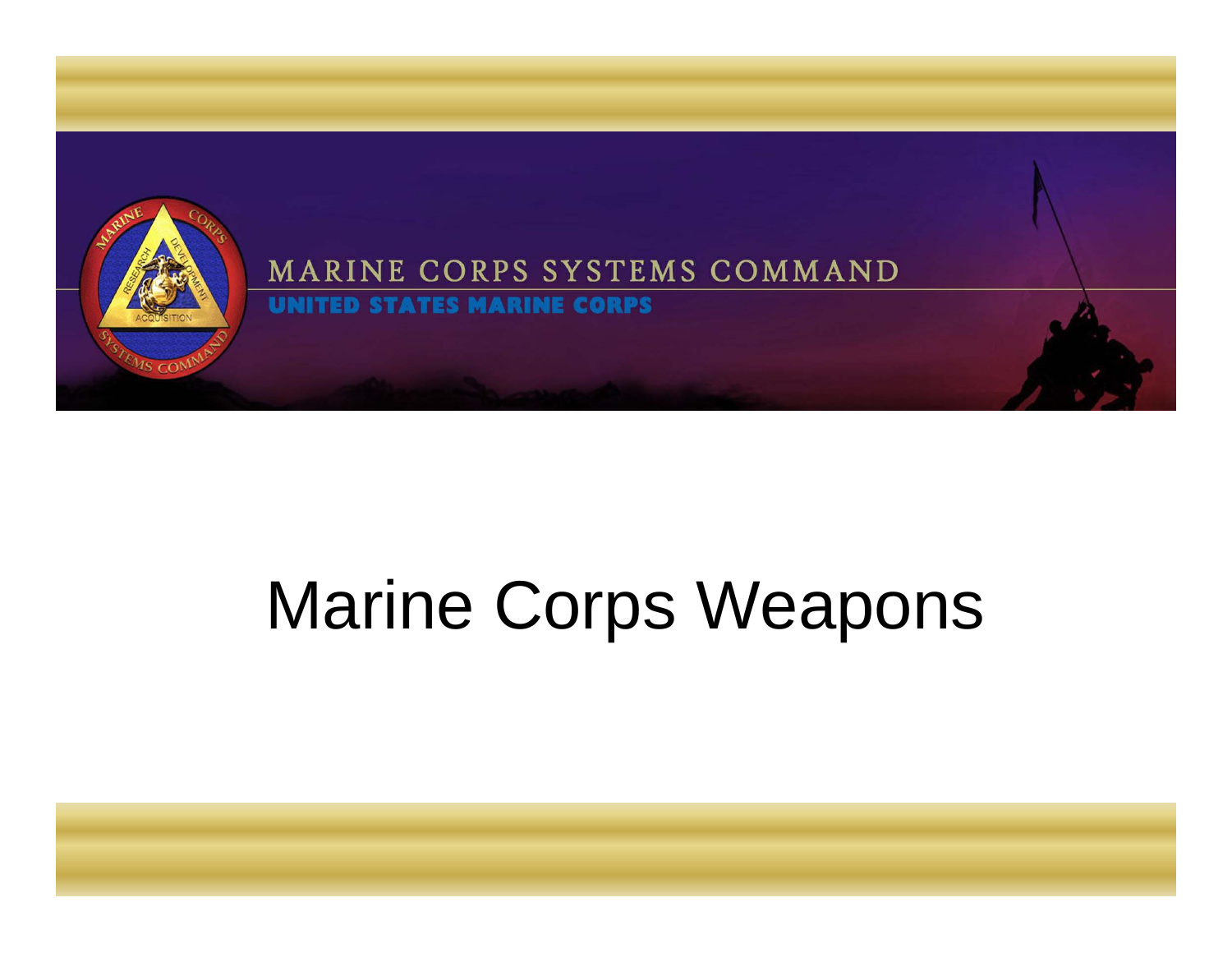

### **Infantry Automatic Rifle (IAR)**





**Joint Program:** No **Lead Agency:** USMC

**Program Description:**  •Milestone A Decision in Feb 06.

#### **Projected Activities:**

•Prototype contract award 1 Jun 06 (3 contractors). •Fabrique National - Herstal •General Dynamics ATP

•Prototypes Delivered 1 Oct 06. •Prototypes Tested  $1 - 31$  Oct 06. •Milestone B Decision in Jun 07. •Initial Operational Capability (IOC), 1st quarter FY 09. •Full Operational Capability (FOC), 3rd quarter FY 10.

**Mission:** Provide the Marine automatic rifleman with enhanced maneuverability and displacement speed, as well as the ability to suppress or destroy both point and area targets.

#### **System Description**

The Infantry Automatic Rifle (IAR) will be a magazine-fed, 5.56mm weapon that increases the automatic rifleman's maneuverability and displacement speed, allowing him to keep pace with the rest of the fire team. This program responds to a Universal Needs Statement (UNS) submitted in November 2001 that identified the need for an automatic rifle to replace the Squad Automatic Weapon (SAW) within the infantry. The IAR will be designed for optimal operation by a single Marine and possess increased accuracy and reliability over the M249 SAW.

**Weight:** TBD **Length:** TBD **Caliber:** 5.56 mm

**Integrates with:** •MIL-STD 1913 Accessory Rail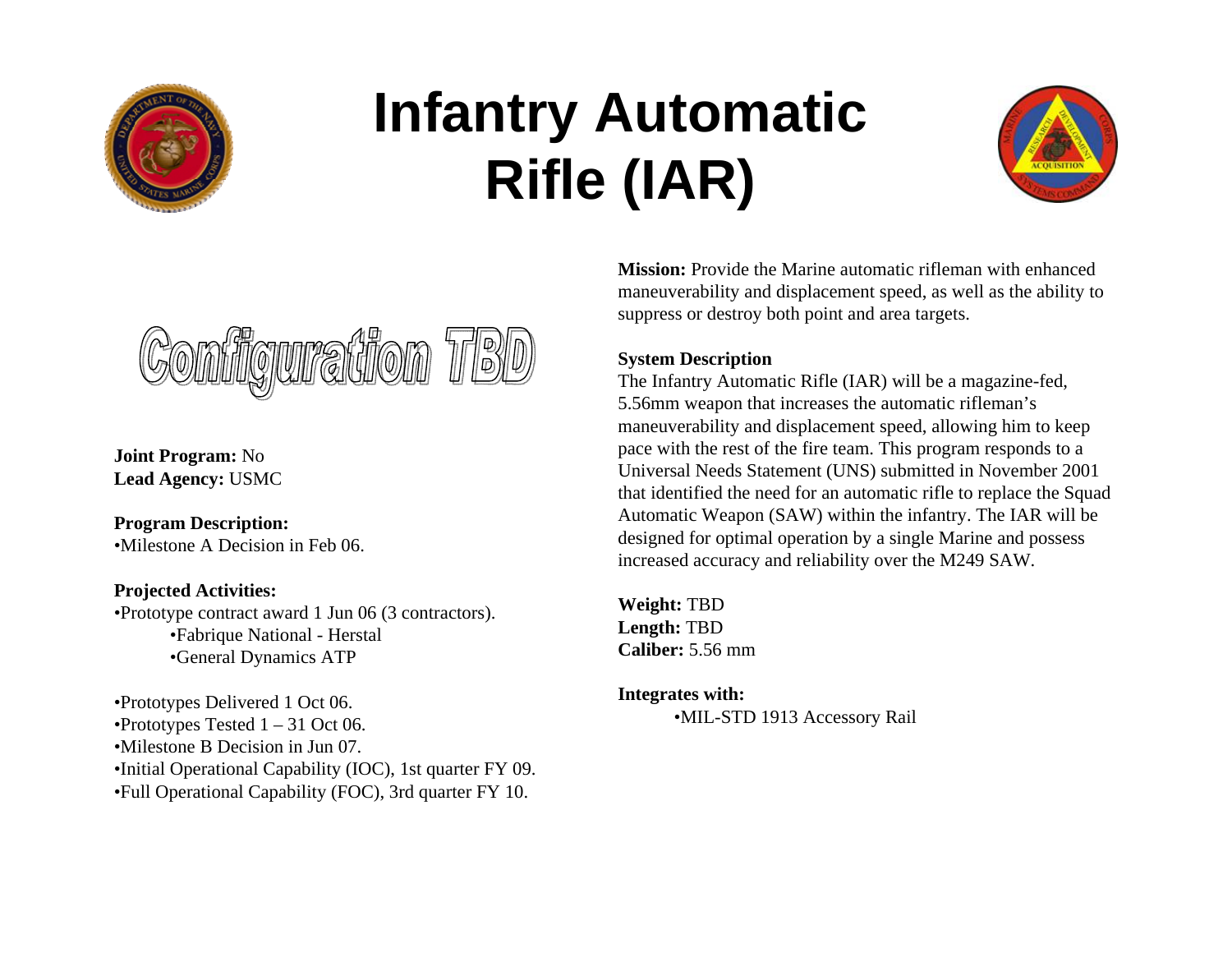

### **Potential Opportunities**



- Reset The Force
	- Potential for assisting USMC in rebuilding current assets coming out of theater.
	- Long Range Sniper System
	- Foreign Weapons
	- Emerging requirements